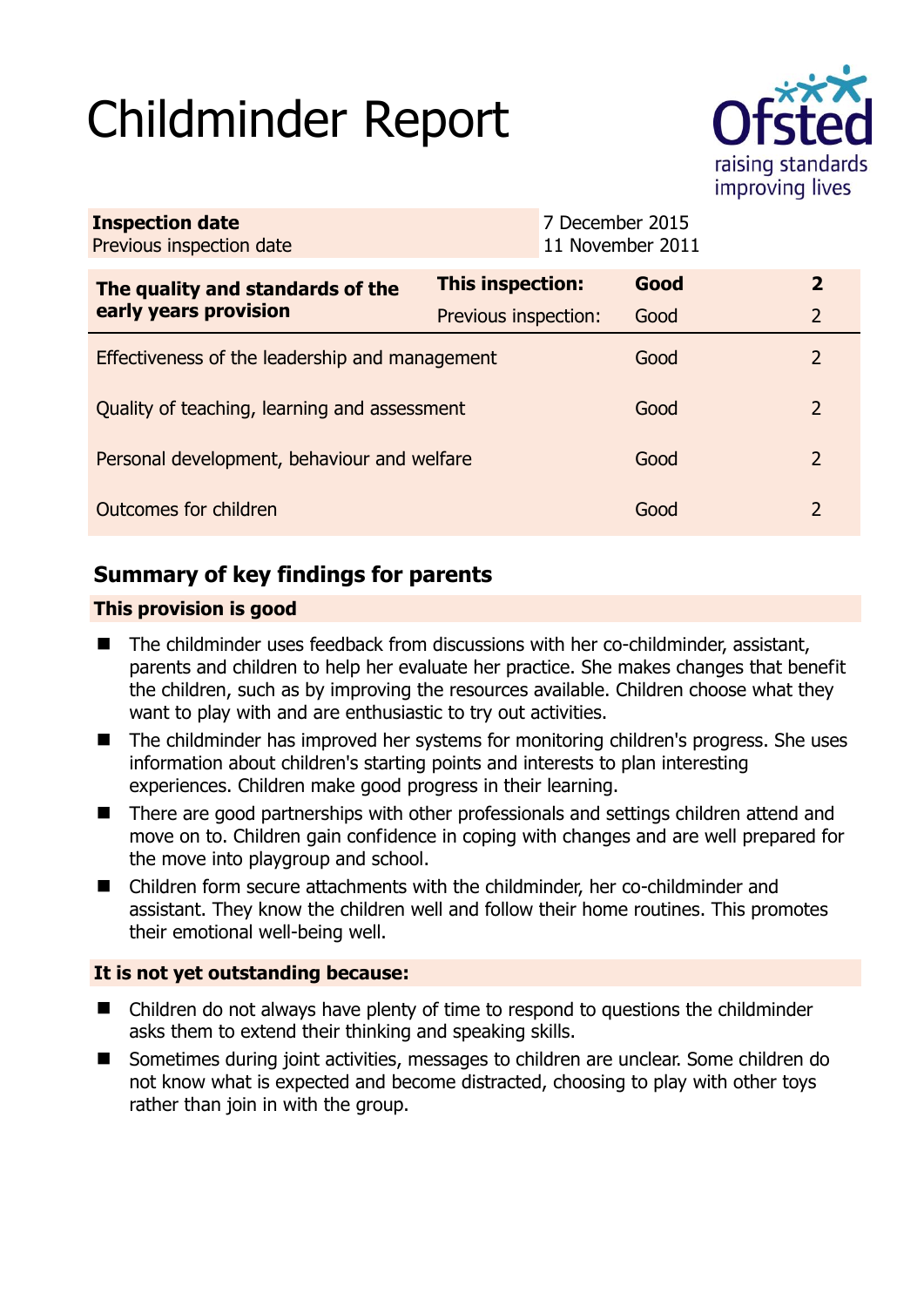# **What the setting needs to do to improve further**

#### **To further improve the quality of the early years provision the provider should:**

- $\blacksquare$  offer children more time to think and respond to questions to extend their thinking and speaking skills further
- make sure children receive consistent message about what is expected of them to further encourage them to take part in group activities and the routines of the day.

### **Inspection activities**

- The inspector observed the childminder's interactions with the children in the house and play shed.
- The inspector took into account the views of parents through written testimonials and questionnaires.
- The inspector carried out a joint observation with the childminder.
- The inspector spoke to the childminder, co-childminder, assistant and children at appropriate times during the inspection.
- The inspector sampled paperwork, including children's records, planning and daily diaries.

## **Inspector**

Anita McKelvey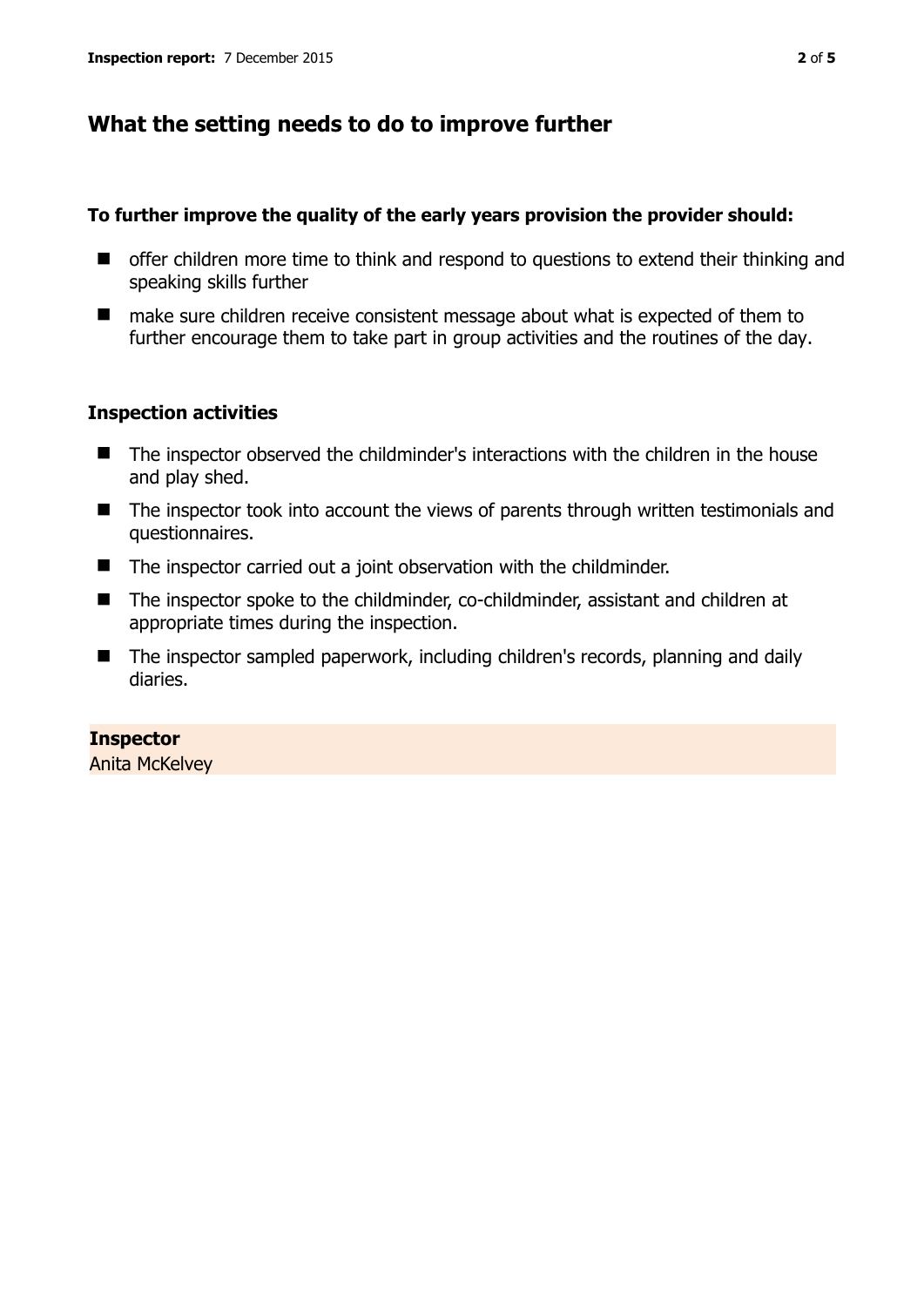## **Inspection findings**

#### **Effectiveness of the leadership and management is good**

The childminder has attended training and gained information about new government legislation and has shared this with her co-childminder, assistant and parents. She knows how to keep children safe and what to do if she has concerns about a child. Safeguarding is effective. The childminder makes sure she monitors her own practice as well as that of her co-childminder and assistant. They attend training opportunities to extend their knowledge of child development and to keep updated with any changes to requirements. For example, training about the progress check for children aged two years has helped her work more closely with other professionals. The childminder identifies continual improvements to enhance her provision. For example, she plans to improve the quality of experiences across all the areas of learning outside.

#### **Quality of teaching, learning and assessment is good**

The childminder, co-childminder and assistant have high expectations for all children. The childminder uses accurate assessments to monitor children's learning. Children enjoyed sharing books with the childminder. She read a book to them about different people and talks about the similarities and differences they have. The childminder helps teach children to use their imagination and cooperate with each other. For example, she gave them the choice about which rhymes to sing and encouraged them to follow the actions. The children joined in with enthusiasm and sang a favourite rhyme, pretending to be sleeping then jumping up and making loud noises. This promotes their language and physical development well.

#### **Personal development, behaviour and welfare are good**

The childminder's home is inviting. She follows the healthy lifestyles accreditation guidance with her co-childminder and acts as a good role model. For example, she provides healthy snacks, gives parents and children advice about healthy choices to put in lunchboxes and information about the importance of being active. Children learn to make good food choices and enjoy physical activities. She supports children to gain independence and self-care skills. For example, she helps children to use spoons to eat their lunch and to put aprons on for messy play activities. Children form secure attachments with the childminder. For example, they approach her for comfort when needing to sleep. Children behave well and are helped to share and take turns.

#### **Outcomes for children are good**

Children are happy and contented. They use words and gestures to make their needs known. The childminder identifies when children need extra help and ensures they get the right support so that any gaps in children's development close quickly. Children are keen to learn and they are well prepared to move on to the next stage in their learning.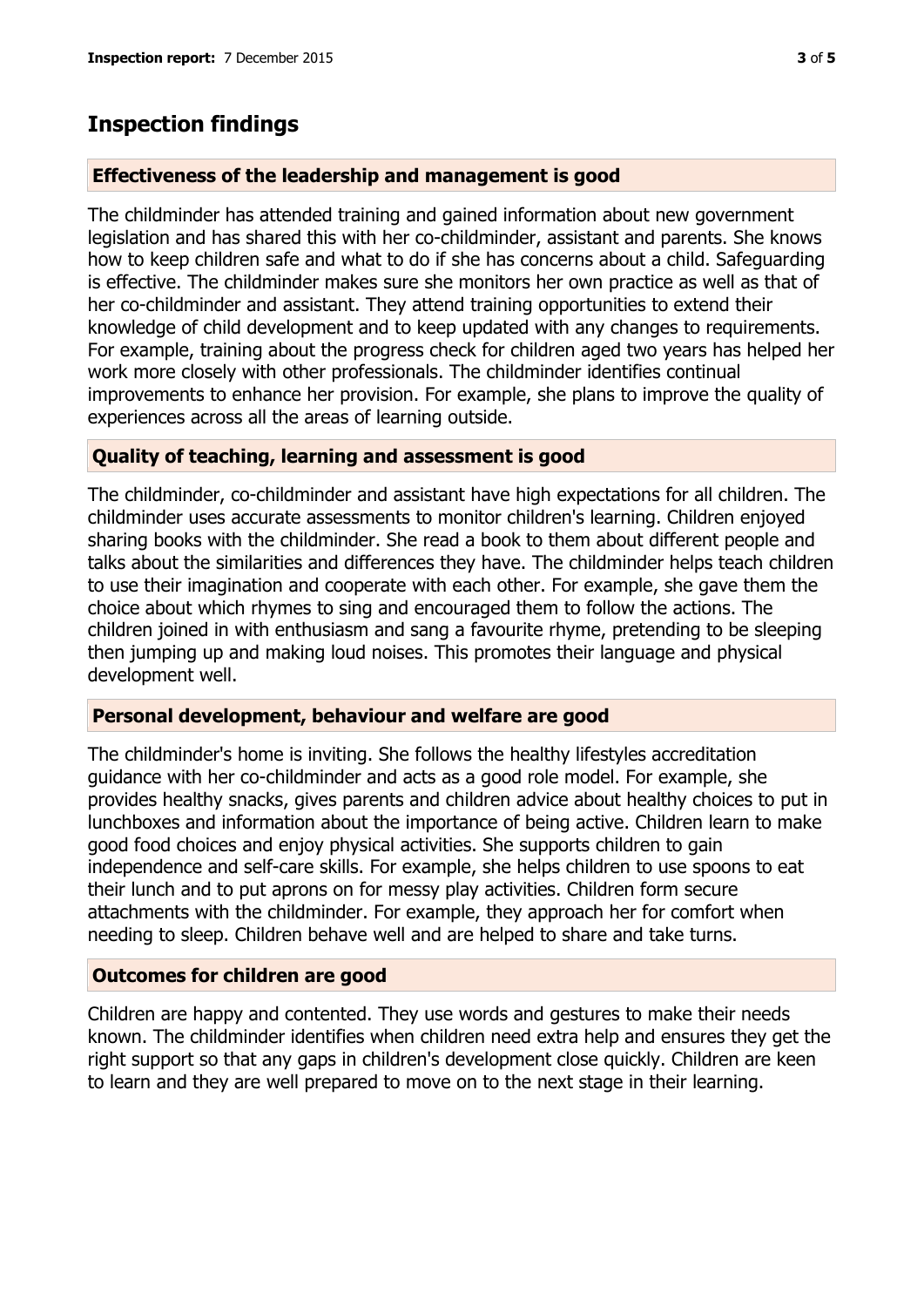# **Setting details**

| Unique reference number       | EY275090                                                                             |  |
|-------------------------------|--------------------------------------------------------------------------------------|--|
| <b>Local authority</b>        | Wandsworth                                                                           |  |
| <b>Inspection number</b>      | 837366                                                                               |  |
| <b>Type of provision</b>      | Childminder                                                                          |  |
| Day care type                 | Childminder                                                                          |  |
| <b>Registers</b>              | Early Years Register, Compulsory Childcare<br>Register, Voluntary Childcare Register |  |
| Age range of children         | $0 - 8$                                                                              |  |
| <b>Total number of places</b> | 6                                                                                    |  |
| Number of children on roll    | 10                                                                                   |  |
| <b>Name of provider</b>       |                                                                                      |  |
| Date of previous inspection   | 11 November 2011                                                                     |  |
| <b>Telephone number</b>       |                                                                                      |  |

The childminder was registered in 2003. She lives in Tooting, in the London Borough of Wandsworth. The childminder regularly works with another childminder who holds a relevant qualification in childcare at level 3, and occasionally works with an assistant. She offers care all year round from 8am to 6pm. The childminder receives funding for the provision of free early education for children aged two, three and four years.

This inspection was carried out by Ofsted under sections 49 and 50 of the Childcare Act 2006 on the quality and standards of provision that is registered on the Early Years Register. The registered person must ensure that this provision complies with the statutory framework for children's learning, development and care, known as the Early Years Foundation Stage.

Any complaints about the inspection or the report should be made following the procedures set out in the guidance 'Complaints procedure: raising concerns and making complaints about Ofsted', which is available from Ofsted's website: www.gov.uk/government/organisations/ofsted. If you would like Ofsted to send you a copy of the guidance, please telephone 0300 123 4234, or email enquiries@ofsted.gov.uk.